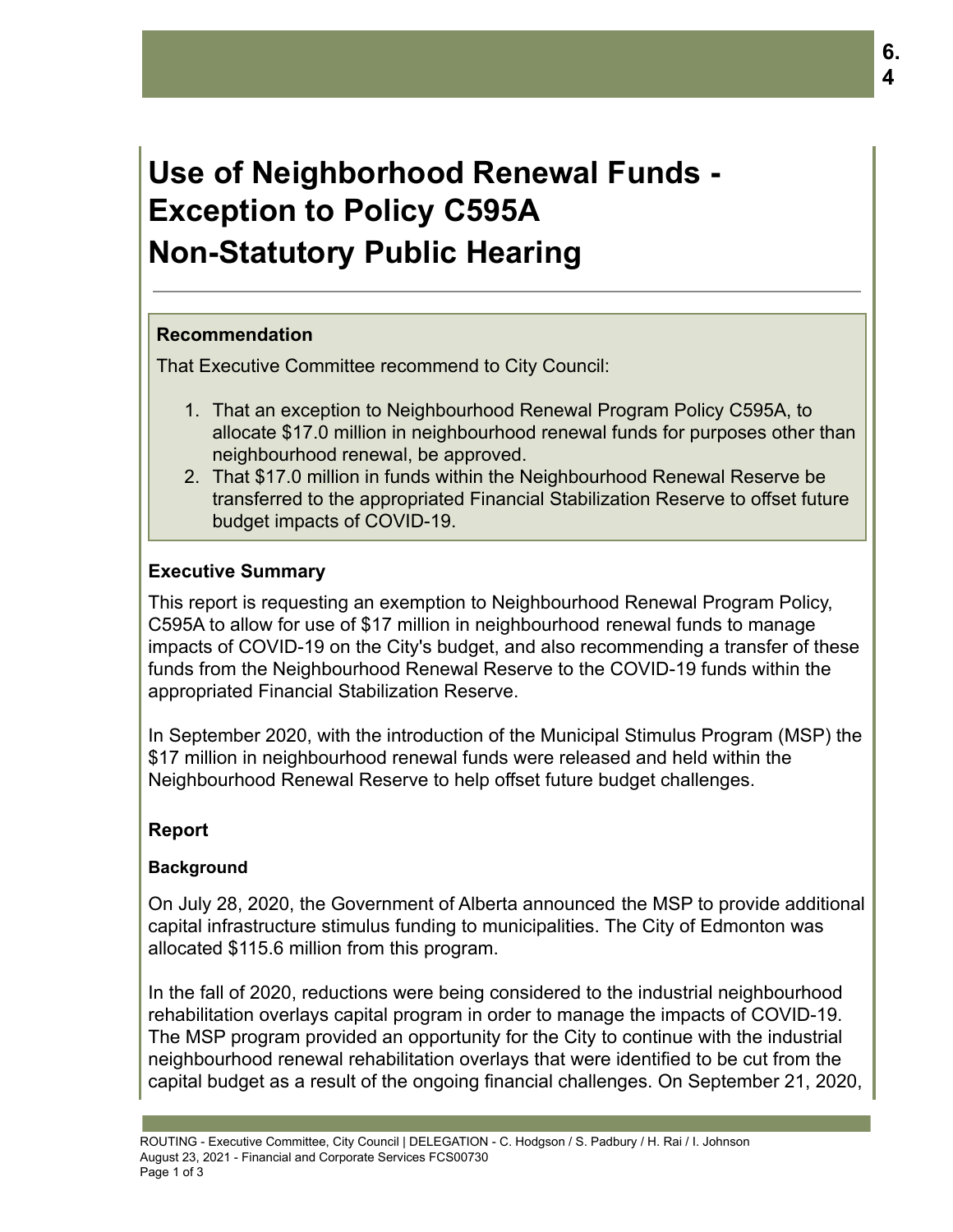through Financial and Corporate Services report FCS00080, Municipal Stimulus Program - Proposed Funding Allocations, Council approved the allocation of \$17.0 million in MSP funds for the industrial neighbourhood rehabilitation overlays. The neighbourhood renewal amounts originally funding these costs were released back to the Neighbourhood Renewal Reserve and held to manage future operating budget challenges related to the COVID-19 pandemic.

#### **Neighbourhoods Renewal Policy**

The Neighbourhood Renewal Program Policy ,C595A, provides direction to Administration on the management of the Neighbourhood Renewal Program. The policy provides clarity on the use of the dedicated tax levy funding via the Neighbourhood Renewal Reserve, which is the primary funding source of the Neighbourhood Renewal Program. In accordance with the policy, all neighbourhood renewal funds must be used for neighbourhood renewal purposes; an exception to the policy is required to use the funds for any other purpose, including the \$17 million held in the reserve to offset future budget challenges. As such this report is requesting an exception to the policy to officially use the \$17 million in funds within the Neighbourhood Renewal Reserve to offset future impacts of COVID-19 on the City's operating budget on a one-time basis (Recommendation 1).

Furthermore, Administration is also seeking Council's approval to reallocate the \$17 million in neighbourhood renewal funds from the Neighbourhood Renewal Reserve to the COVID-19 funds within the appropriated Financial Stabilization Reserve to offset future impacts of COVID-19. Administration continues to assess the impacts of COVID-19 on the City's 2022 operating budget and will return in the fall with forecasts and funding strategies, including the use of these funds.

Reallocation of these funds for purposes other than neighbourhood renewal will not impact the planned neighbourhood renewal activities.

City Policy C595A requires a non-statutory public hearing to be held prior to the policy being amended, exempted or revoked by City Council.

# **Public Engagement**

No public engagement was undertaken on the recommended policy exception prior to the non-statutory public hearing at Executive Committee on August 23, 2021. Advertising of this non-statutory public hearing ran in the Edmonton Journal on August 3 and 10, 2021, and was posted to the City of Edmonton website.

#### **Corporate Outcomes and Performance Management**

**Corporate Outcome(s): The City of Edmonton has a resilient financial position.**